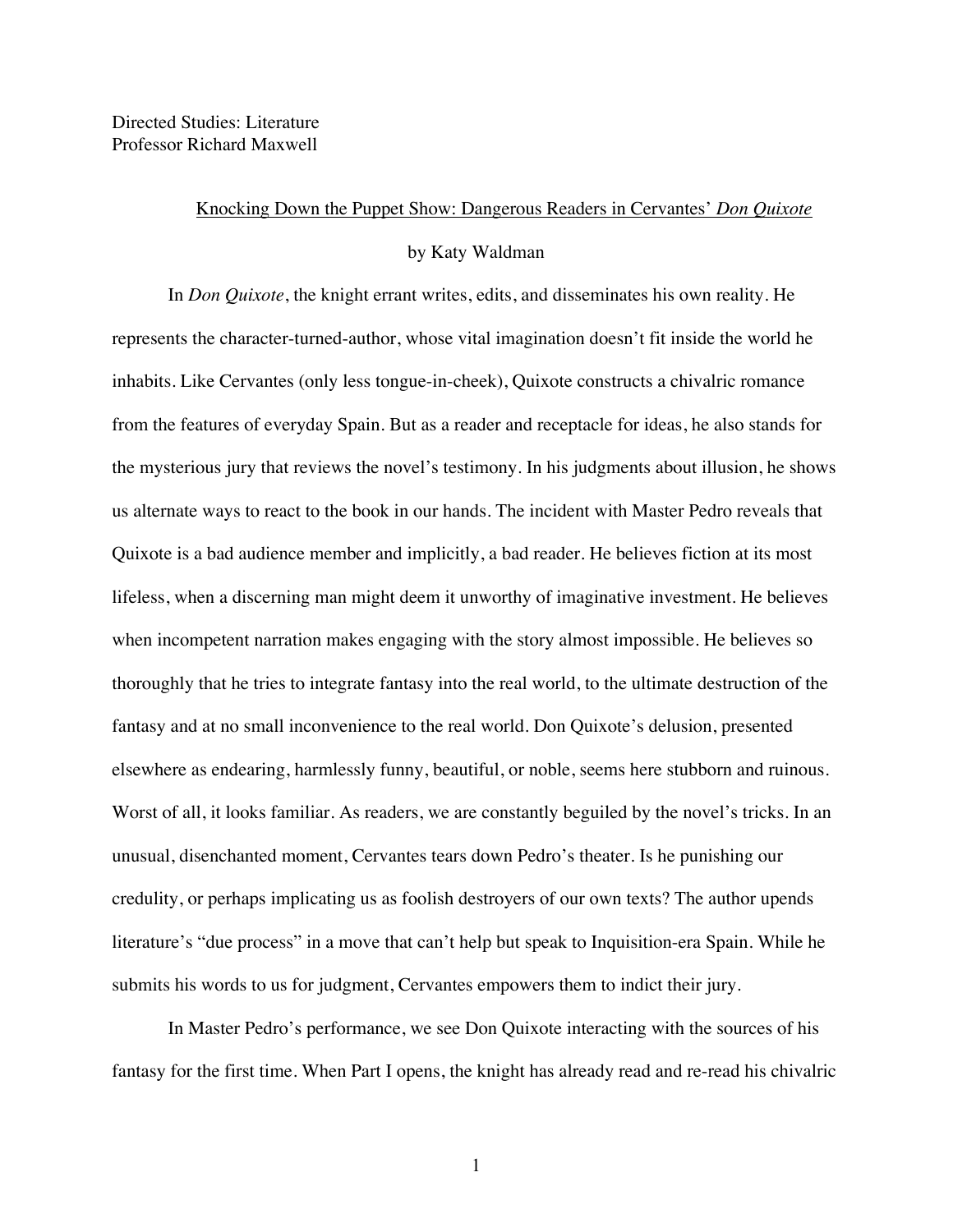tomes, internalized their rules, and gone mad. He travels across Spain reconstructing the adventures of Amadis, Orlando, and Lancelot in creative, hare-brained ways. Cervantes' descriptions of the romances—"grandiloquent, noble, distinguished, magnificent"  $(474)^{1}$  imply, if not truthfulness, their richness as source material for Quixote's fancy. But in the puppet show, we observe how flimsy, insubstantial, and lifeless are the triggers of the Don's madness, and begin to doubt the value of the entire chivalric tradition. Pedro, a famous puppet master with a patch on his face and "the devil in his body" (624), enters the inn on the heels of Don Quixote, Sancho, a page, and a townsman-in-arms. He has with him a monkey that can answer any question, except those concerning the future, a boy narrator, and a stage upon which he presents the ballad of Gaiferos and Melisendra. By the time the puppet show begins, the boundaries of human nature have blurred or dissolved. The townsman's tale of two councilors who bray like donkeys anticipates Pedro's talking monkey, and both predict the devolution of Gaiferos and Melisendra into "pasteboard figures" (632). These one-dimensional cut-outs suit the strange, artificial enterprise at hand. Their lack of physical depth reflects a lack of emotion, substance, or spirit. Instead of speaking, they bob around on strings, and a narrator helpfully alerts us if one should experience an emotion. "Look how [a Moor] kisses [the princess] right on the mouth, and how quickly she wipes her mouth with the white sleeve of her dress, and how she laments, and in her grief tears at her beautiful hair as if it were to blame for the offense," the boy urges (630). He speaks in chivalric clichés—the purity of the white-sleeved maiden, the pagan deviant, the pathetic and erotic desecration of lovely femininity. These tropes seem especially lifeless when applied to figures whose limbs follow the motion of visible strings and whose faces never change expression. Could Cervantes be making a broader statement about courtly romances? Has Don

<sup>&</sup>lt;sup>1</sup> Cervantes, Miguel, *Don Quixote*. Trans. Edith Grossman, with introduction by Harold Bloom (New) York: Harper Collins, 2003).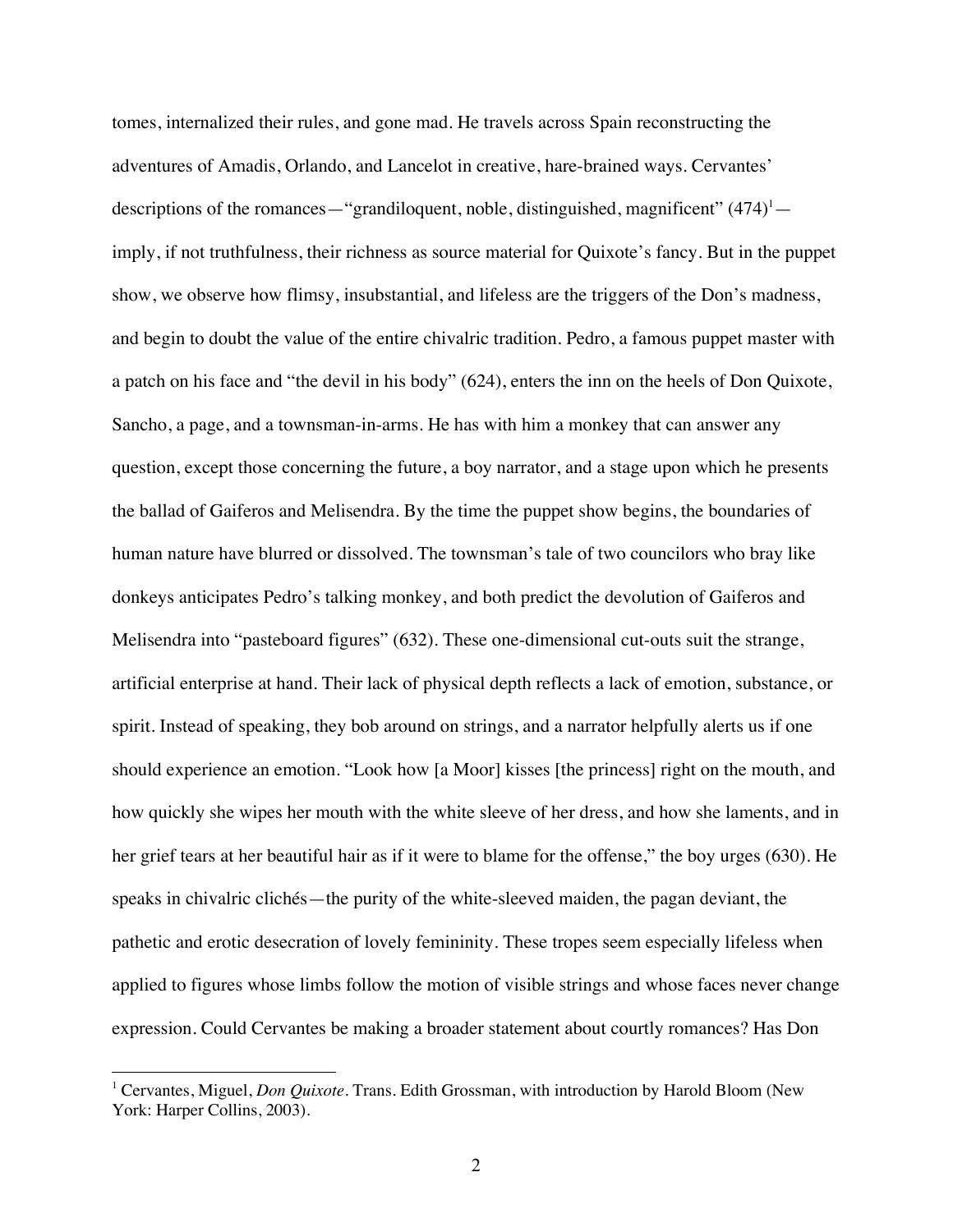Quixote's beloved genre degenerated so completely into a pile of conventions that all feeling has escaped it? For, if not, how could the uninspired, bloodless, empty spectacle of the puppet show awaken the knight's noble madness as surely as Ariosto or de Silva? By implicating Gaiferos and Melisendra in Quixote's insanity, Cervantes strips the magic from chivalric literature (and perhaps from literature in general). He raises the possibility that Quixote is neither a heroic idealist nor a charismatic crazy, but a fool.

Ironic references to the *Aeneid* reinforce the puppet show's degradation of fiction. Before the performance starts, Cervantes tells us, "All fell silent, both Tyrians and Trojans" (628). This quote from Vergil describes the hush that settles over Carthage before Aeneas begins his account of the fall of Troy. In *Don Quixote*, it cues us that something important, illuminating, and transformative might happen; furthermore, it seems to situate Gaiferos, Melisendra, and their audience in an epic tradition. Yet the borrowed line actually highlights the decidedly non-palatial inn, the un-pedigreed "senate and assembly" inside it, and the feebleness of Pedro's illusion compared to Aeneas' true recollection. No Priam will fall, but in a few pages a pasteboard Charlemagne will be comically split in two and then reimbursed with five and a quarter reales. At the same time, the intrusion of epic sends us back to everyday reality, where elevated speech suddenly sounds archaic and ridiculous<sup>2</sup>. What use has the Spanish commoner for either Troy or courtly adventures? The *Aeneid* itself urges us to move on from fictions and dreams. We recall the "puppet town" of Buthrotum as an unacceptable alternative to new empire in Rome. We remember that nostalgia for a vanished world haunted Aeneas, who constantly battled the temptation to "feed his soul on empty pictures"  $(1.652)^3$ . Perhaps most importantly, we see Dido,

<sup>&</sup>lt;sup>2</sup> Master Pedro chastens his young narrator for mentioning the classical hero Nestor, "Simplicity, boy, don't be arrogant, all affectation is bad" (631).

<sup>&</sup>lt;sup>3</sup> Virgil, *Aeneid*. Trans. Robert Fagles, with intro and notes by Bernard Knox (New York: Penguin, 2005).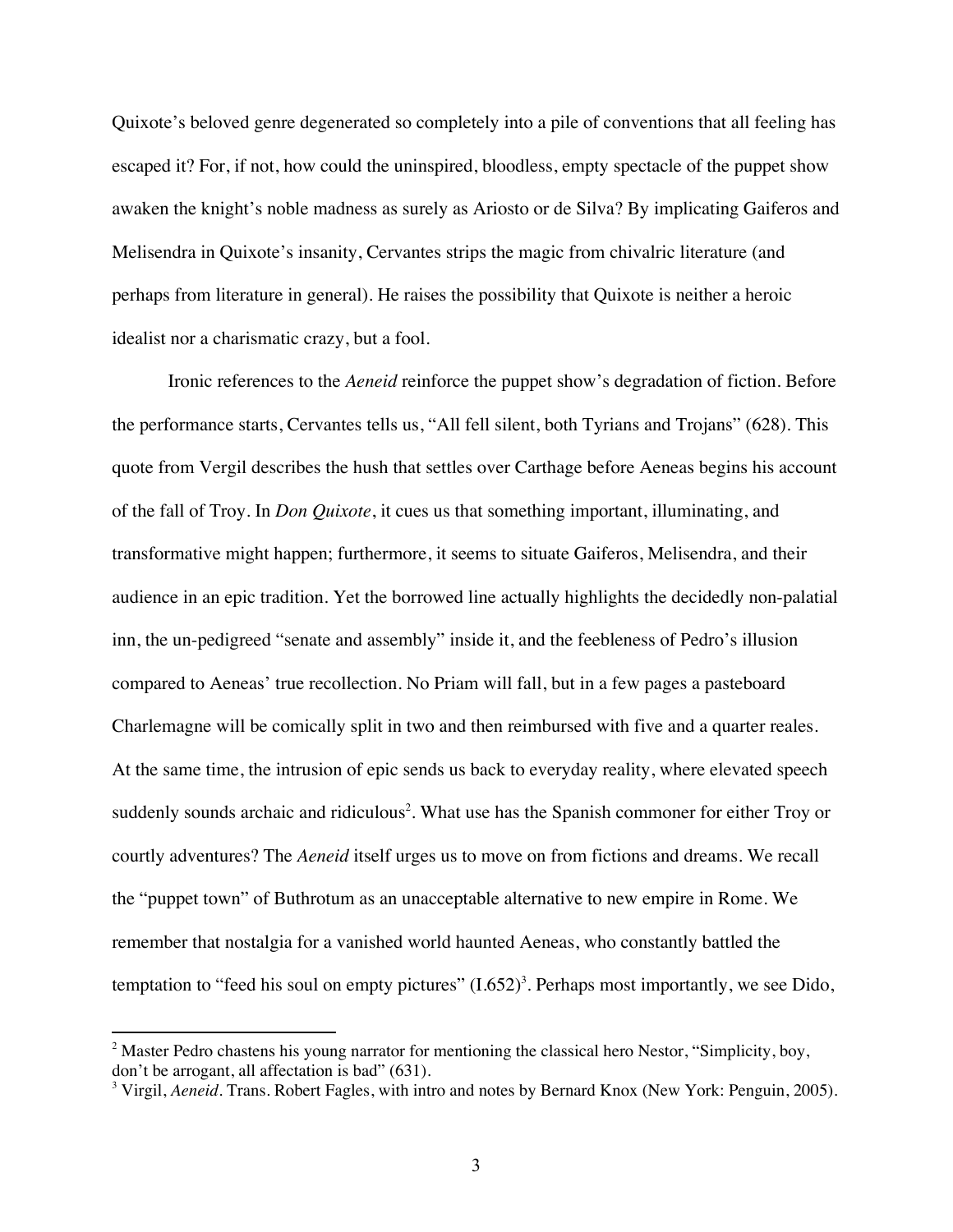the paradigmatic "bad listener," who becomes so swept up in Aeneas' story that she simultaneously falls in love and goes mad.

Cervantes also weaves obstacles to belief into the narrative style of Pedro and his assistant. These "reality checks" highlight Quixote's credulity, for if the tale itself does not give him pause, its incompetent telling should. The boy interrupts the illusion on stage with digressions about the Moorish legal system. He dwells on Melisendra's undignified escape from the tower, during which "the lace of her skirt [catches] on some of the wrought iron at the balcony, and she hangs in midair and cannot reach the ground" (631). This slapstick moment tarnishes the romantic mood built by the narrator in so many purple phrases. It even recalls Don Quixote's night spent hanging by the wrists from a window of the enchanted inn. Although common details demystify the ballad, Master Pedro himself corrects anyone who mistakes it for historical truth. When Quixote objects to the inaccurate mention of bells in Sansuena, the puppeteer says, "Your grace should not concern yourself with trifles…or try to carry things so far that you never reach the end of them. Aren't a thousand plays performed almost every day that are full of a thousand errors and pieces of nonsense…Go on, boy, and let them say what they will, for as long as I fill my purse, there can be more errors than atoms in the sun" (632). This materialistic admission reveals the insincerity of the artist and the cynicism of his project. We note, even if Quixote does not, that Pedro cares little for accuracy and less for preserving a mimetic illusion. Greed, not poetic license, sits at the core of his enchantment, and we refuse to waste our belief.

Yet neither the weakness of the fantasy nor the botched narration checks Don Quixote's imagination. He insists on seeing the puppet show as a historical event, and then as a present reality. Again, when the boy describes Sansuena "flooded with the sound of the bells that ring

4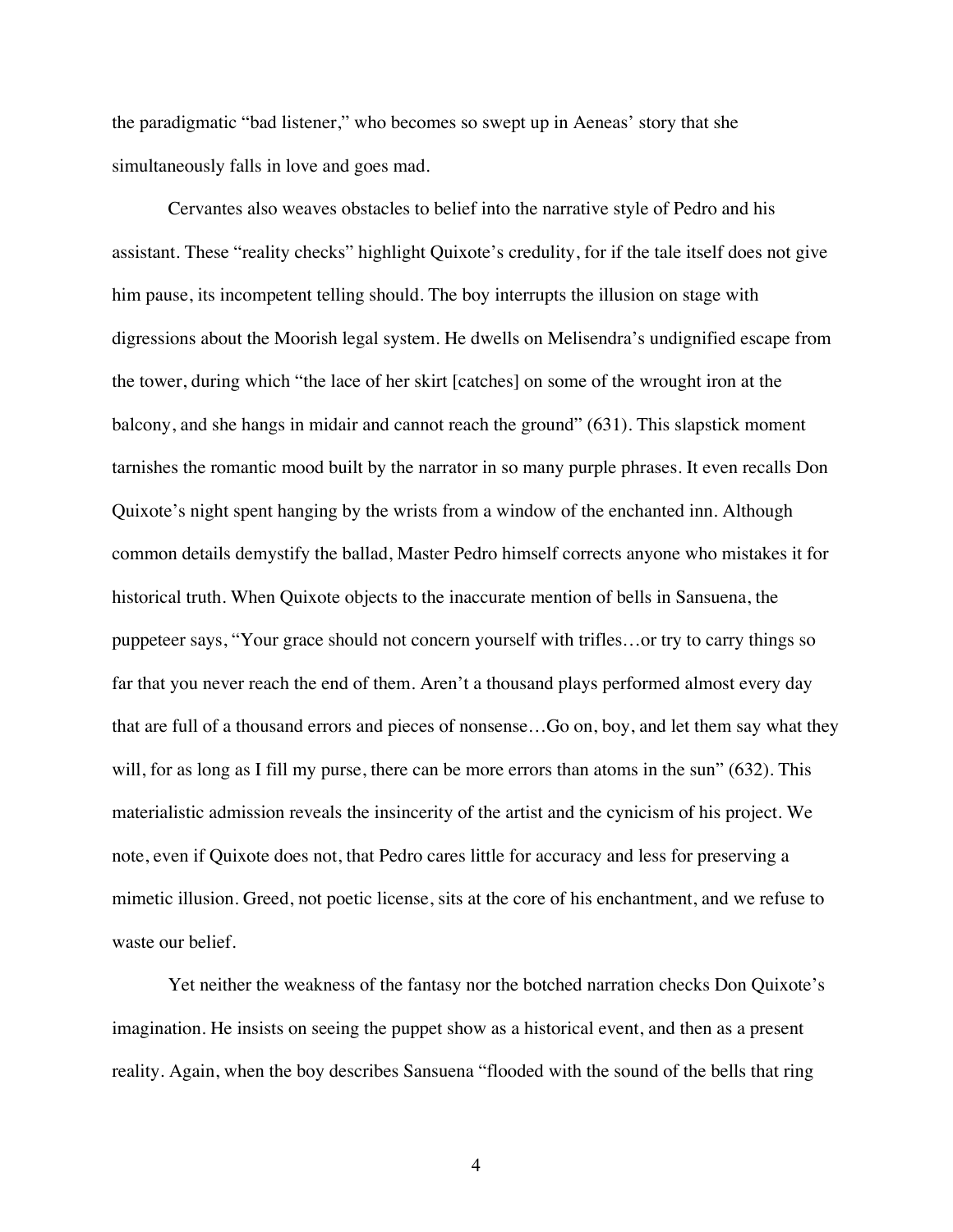from all the towers of the mosques," Don Quixote indignantly interrupts, "No, that is wrong! The Moors do not use bells but drums and a kind of flute that resembles our flageolet" (632). The knight values Pedro's fiction more deeply than the rest of the audience, but he burdens it with factual standards. He attacks the story's self-sufficiency, interrupting the narrative flow and breaking the illusion. Worst of all, instead of respecting the autonomy of a fictive world, Don Quixote imposes his own vision. He proves a harsh judge. When the action resumes, "trumpets blare…flutes play…drums and tabors sound," but the bells are silent (632).

The push-and-pull between loving a fantasy and destroying it intensifies as the puppet show continues. Don Quixote grows increasingly unsettled as he watches the pasteboard Gaiferos escaping on horseback with his beloved Melisendra. When at last enemy soldiers "ride out of the city in pursuit of the two Catholic lovers," he "unsheathe[s] his sword…and with swift and never before seen fury [begins] to rain down blows upon the crowds of Moorish puppets" (632). Quixote surrenders himself so completely to the story that he feels like a participant in it. He delivers "slashes, two-handed blows, thrusts, and backstrokes" to both pagan and Christian adversaries, "knocking down some, beheading others, ruining this one, destroying that one" (633). But by trying to treat the fiction as a reality, the knight strips away its last vestiges of enchantment. His credulous "readership" and subsequent impulse to invade the fantasy exposes the puppets for what they really are. When Quixote's rampage is over, the illusion vanishes to reveal "all the scenery and figures cut and broken to pieces," and a grief-stricken Pedro standing helplessly among his ruined dolls (633). Charlemagne, the Holy Roman Emperor who presides over the world of knight errantry, sustains the most casualties—in his zealous defense of chivalric values, Don Quixote splits him in half.

5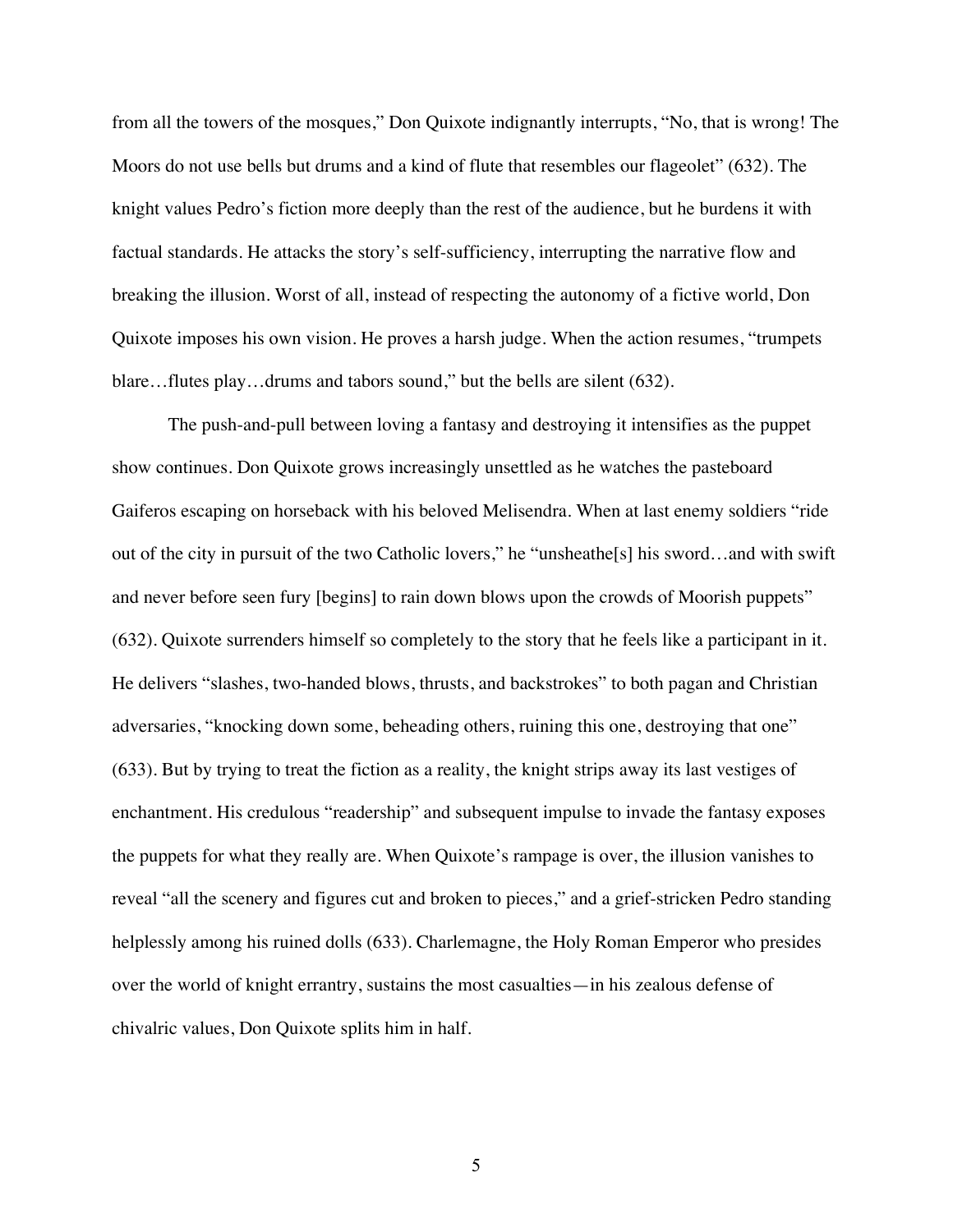Desires that ironically destroy their objects often figure in courtly romances, and Cervantes' use of this trope here seems genuine. Although the puppet show itself embodies a shoddy, inferior fiction, its demolition still evokes in us a sense of loss. Pedro's hyperbolic lament somehow fits: "Yesterday the lord of all Spain/ today not even a tower/ that I can call my own" (633). The collapse of the theater represents the second step in a demystification process that begins in Montesinos' cave. Cervantes seems to link it to the impossibility of full-blown fantasy in the modern world, and especially to the Reformation's assault on Catholic ritual. Religious imagery pervades the puppet show: a shrine-like stage glows "with the light of little wax candles," the narrator promises "marvels" and "mysteries" (628), and Pedro calls his ruined figures "relics" (634). When the theater breaks, we almost see the magic draining from Christianity, a process which for Cervantes may have amounted to a spiritual fall from grace. These layers of theological disillusionment heighten the chapter's despair, but they also raise more questions about what it means to read, love, or judge. Do people allow themselves to become carried away by stories, to the point where they feel qualified or obligated to reform them? Do their interventions in pursuit of an ideal necessarily place the ideal in peril? Such concerns, painfully relevant to Inquisition and Reformation-era Spain, raise the stakes of the marionette sequence<sup>4</sup>.

Cervantes' devastation of the puppet theater has further implications for his readers. We see the feebleness of the ballad and the additional correctives to belief imposed by incompetent narration. We scorn Quixote for trusting obvious lies, and we duly note how his dogmatism accomplishes the final destruction of whatever romance remains in "The Liberation of Melisendra." The Don's errors as an audience member invite us to compare his credulity with

<sup>&</sup>lt;sup>4</sup> Catholicism, the devil, prophecy, and conversion all appear in chapters XXV-XXVII. Especially after Don Quixote's adventures with the Assembly of Death, the puppet show recalls a medieval mystery play. A deeper exploration of religion in the Pedro incident would need another paper!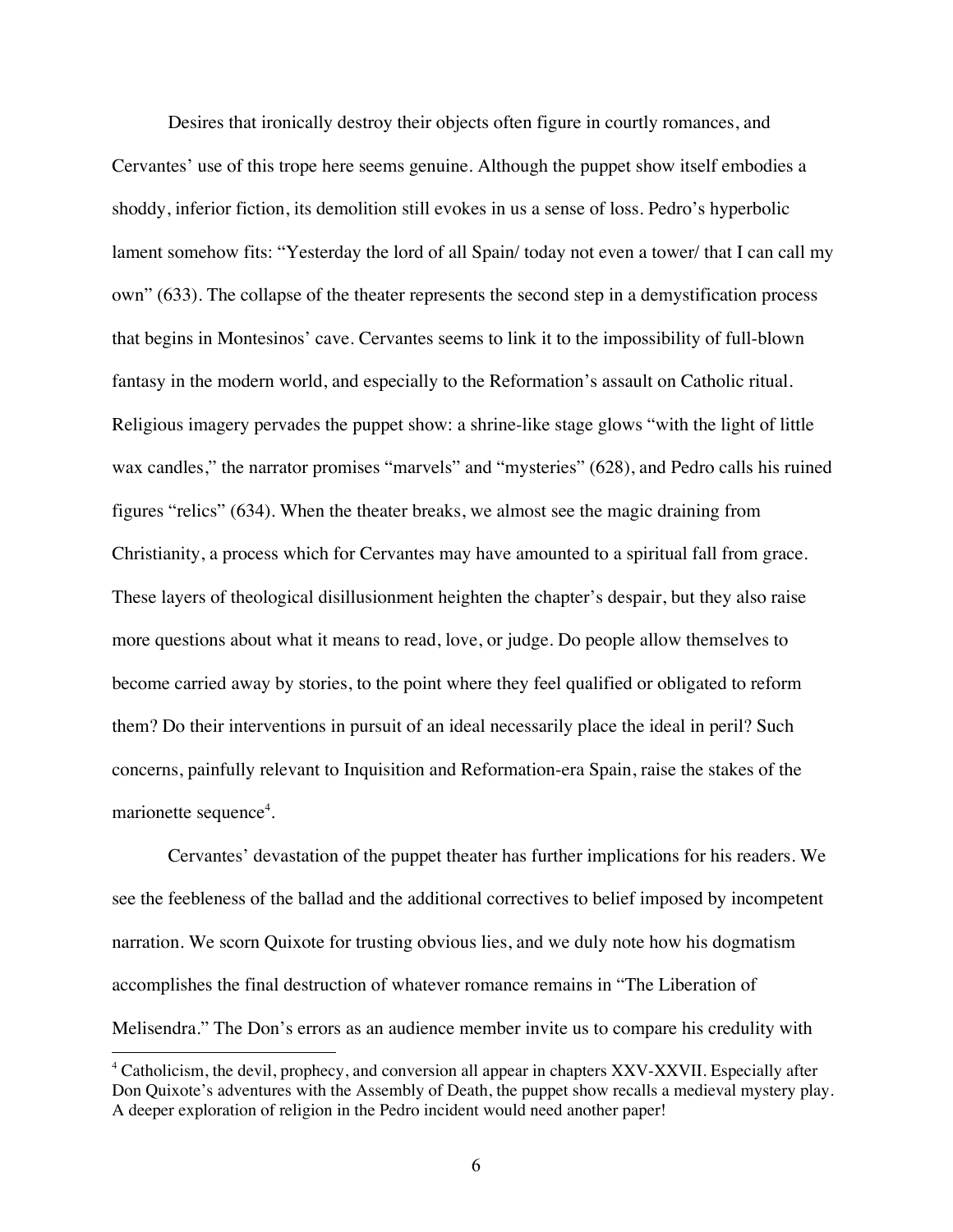our discernment. Picking up on every "reality check" that Cervantes throws our way, we share a joke with the author at the knight's expense. Yet *Don Quixote* soon turns the tables on selfcongratulatory readers. A chapter later, we learn that Master Pedro is "Gines de Pasamonte, to whom…Don Quixote gave his freedom in the Sierra Morena," and who, "fearful of being captured by the officers of the law…decided to take up the trade of puppet master" (637). Cervantes dupes us while we laugh at Quixote's gullibility. Beguiled by the "patch of green taffeta" that Hamete almost "forgets to mention," we like and pity Master Pedro (623). In fact, he is the scoundrel who stole Sancho's donkey. When his true identity comes to light, we must confront the resemblance between Don Quixote and ourselves<sup>5</sup>.

On a second reading, we seem as impervious to "reality checks" as the guileless knight. Cervantes loudly hints that his narrative cannot be trusted. He mocks Quixote for buying into Pedro's fantasy, and then reveals parallels between the puppet show and the novel. For instance, lovely Melisendra in her tower recalls Zoraida, a "renegade Christian woman" from the Moorish Algiers (345). The princess, who sits "astride [Gaifero's horse] like a man" (631), also evokes Dulcinea, "astride [her mule] as if she were a man" (519). Play and book feature soldiers, marriages, mistaken identities, Christian-Islamic conflicts, questions of leisure versus work, and violence. Furthermore, Don Quixote's criticisms of the puppet show narrator sit equally well on Cervantes' shoulders. The knight complains, "Boy, tell your story in a straight line and do not become involved in curves" (630). Yet the novel itself winds through more than five interpolated tales, and its long, meandering sentences rarely mean what they say. Pedro accuses the assistant

<sup>5</sup> George Haley treats these issues very thoroughly in his essay *The Narrator in Don Quijote: Maese Pedro's Puppet Show*. (*MLN*, Vol. 80, No. 2, Spanish Issue, pp. 145-165). <http://links.jstor.org/sici?sici=0026-

<sup>7910%28196503%2980%3</sup>A2%3C145%3ATNIDQM%3E2.0.CO%3B2-Y>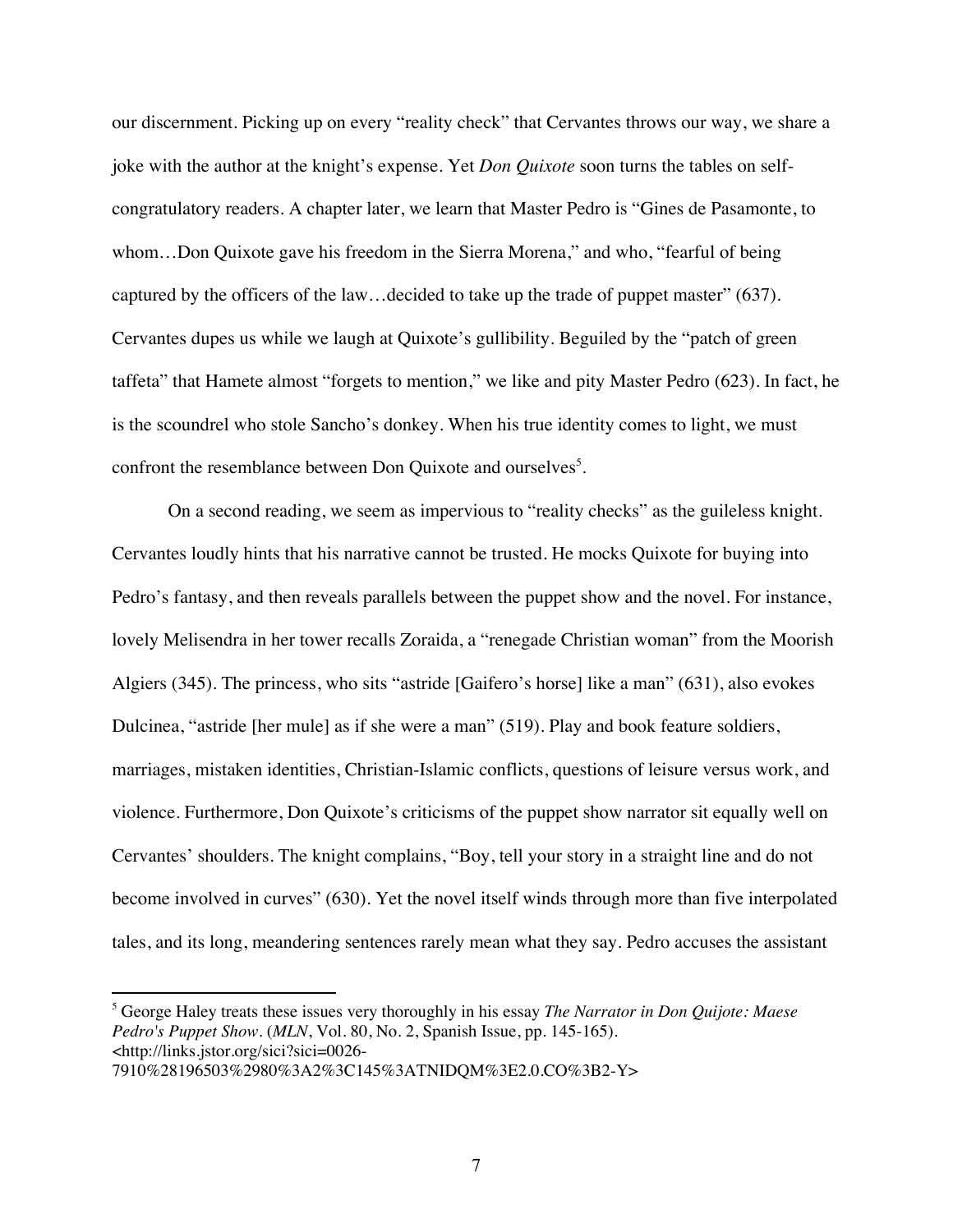of affectation in a chapter that opens with a quote from the *Aeneid*. And just as the puppet master constantly interrupts his illusion, Cervantes/Hamete breaks up events with long, self-conscious chapter titles. Given the similarities between the obviously false play and the novel that contains it, why do we never doubt Pedro to be the man Hamete says he is?

 Gines is not only a rogue, but an author: like *Don Quixote*, his *Life of Gines de Pasamonte* professes historical truth. The criminal takes the name Master Pedro much as Cervantes adopts the persona of Cide Hamete. And in the same way Hamete speaks through a Marisco translator, Pedro enlists an assistant "to act as interpreter and narrator of the mysteries on stage" (628). This identification of Gines as a writer (and perhaps a stand-in for Cervantes) makes explicit the link between spectator-Quixote and reader. It also raises the question: how can we avoid destroying the theater of fiction? Don Quixote wreaks the puppet show when he forces his way, first imaginatively and then literally, into a preexisting vision. His belief gives him a false sense of ownership over the fantasy, emboldening him to invade and alter it. For instance, Quixote attacks the Moors because he cannot "consent to [their] offense against an enamored knight…in [his] lifetime and in [his] presence" (632). Ironically, such moral intervention prevents Gaiferos and Melisendra from reaching Paris. Our acceptance of Master Pedro may not threaten the existence of *Don Quixote* in the same way that the knight's delusions overturn the puppet show. However, the more we feel part of a literary world, the more likely we are to commit ideological vandalism.

Cervantes has good reason to fear over-eager readers. The protagonist of Avellanada's false sequel haunts the pages of *Don Quixote*: Part II<sup>6</sup>. As the novel unfolds, participation in someone else's fantasy seems less and less innocent. To enter a fictive world often means to

<sup>&</sup>lt;sup>6</sup> Black, Shameem, "The Afterlife of Don Quixote," DS lecture 2/6/2007, WHC Auditorium.